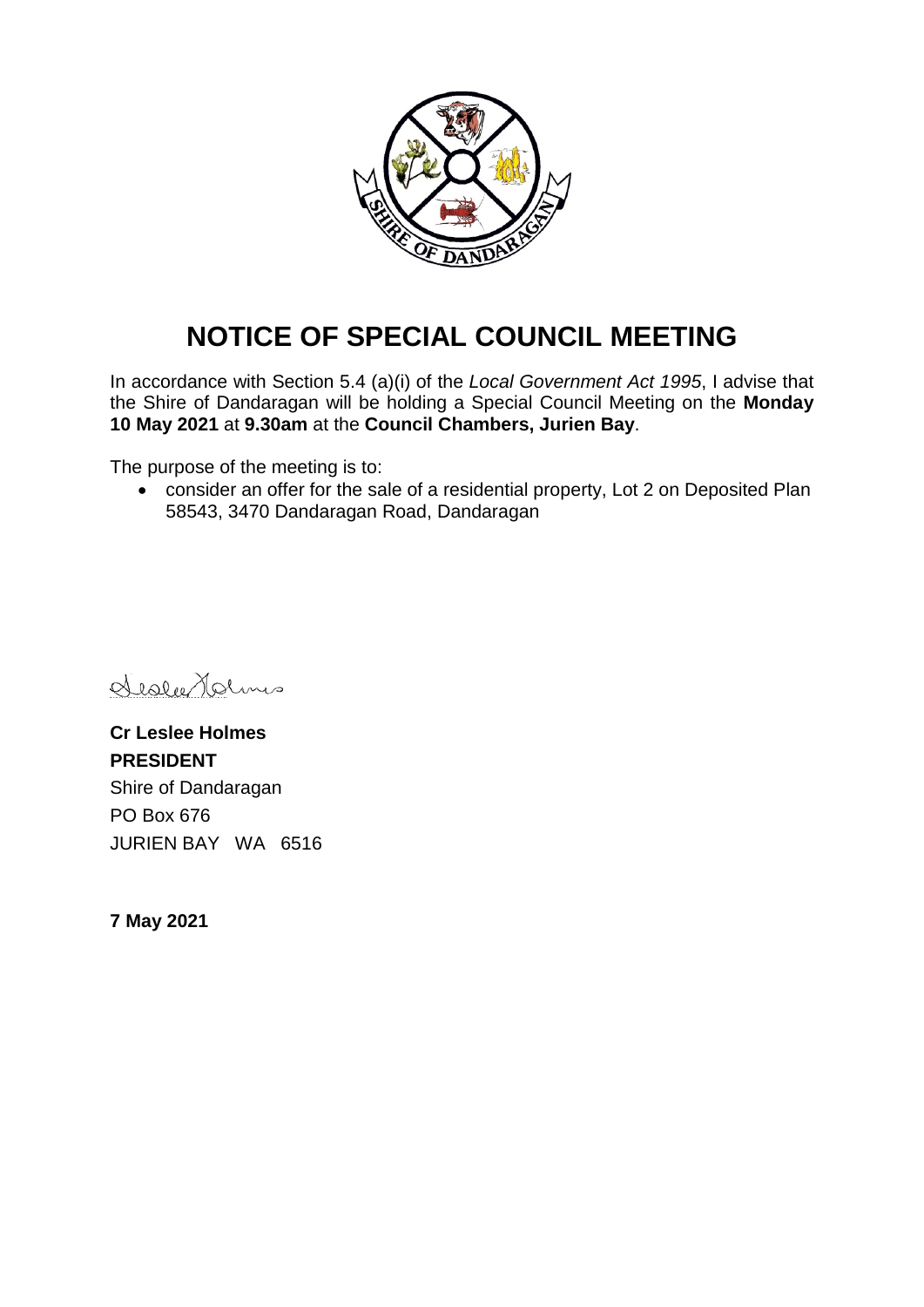

# **NOTICE OF A SPECIAL COUNCIL MEETING**

Dear Council Member,

Please be advised that a Special Council Meeting of the Shire of Dandaragan will be held on Monday **10 May 2021** at the **Council Chambers, Jurien Bay** commencing at **9.30am**.

The purpose of the meeting is to consider an offer for the sale of a residential property, Lot 2 on Deposited Plan 58543, 3470 Dandaragan Road, Dandaragan

Please be advised that your copy of the agenda and business papers for the meeting are attached for your perusal.

**Brent Bailey CHIEF EXECUTIVE OFFICER**

7 May 2021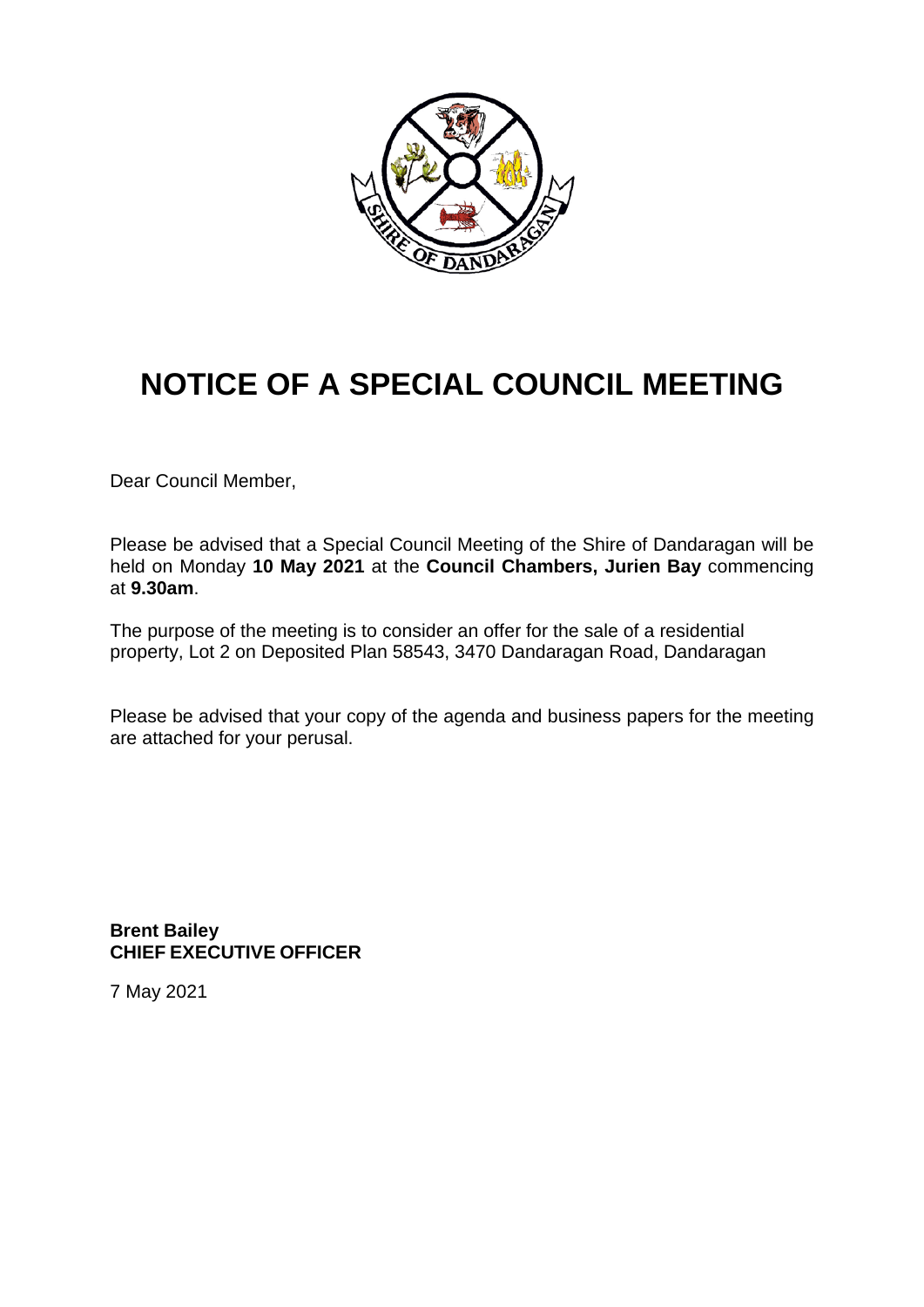



## **PUBLIC AGENDA AND BUSINESS PAPERS**

**for the**

## **SPECIAL COUNCIL MEETING**

**to be held at the**

**COUNCIL CHAMBERS, JURIEN BAY**

**on**

**MONDAY 10 MAY 2021**

**COMMENCING AT 9.30AM**

*(THIS DOCUMENT IS AVAILABLE IN LARGER PRINT ON REQUEST)*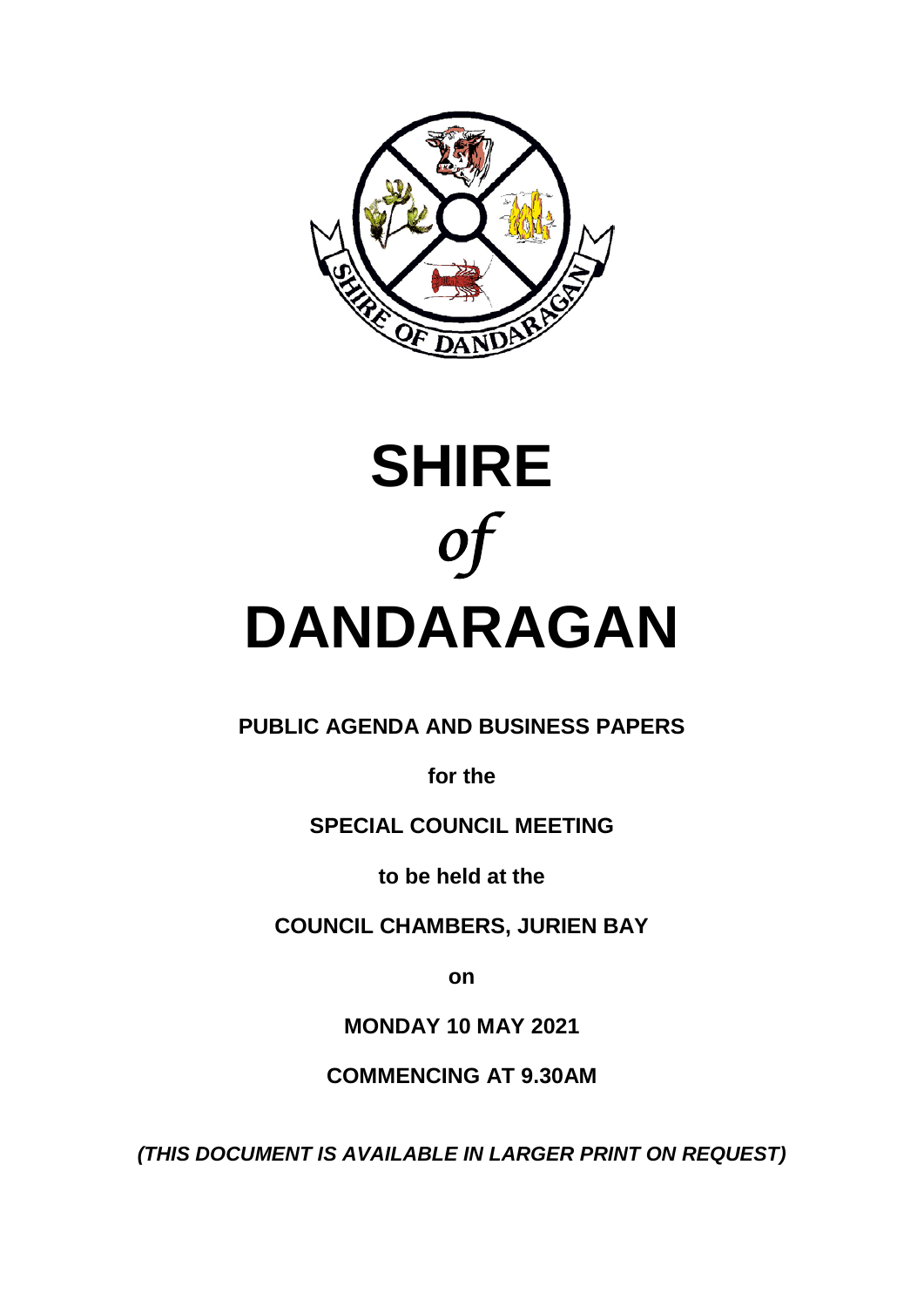#### **AGENDA FOR SPECIAL COUNCIL MEETING TO BE HELD MONDAY 10 MAY 2021**

#### **1 DECLARATION OF OPENING / ANNOUNCEMENT OF VISITORS**

#### **1.1 DECLARATION OF OPENING**

#### **1.2 DISCLAIMER READING**

*"No responsibility whatsoever is implied or accepted by the Shire of Dandaragan for any act, omission or statement or intimation occurring during this meeting.*

*It is strongly advised that persons do not act on what is heard at this meeting and should only rely on written confirmation of Council's decision, which will be provided within fourteen (14) days of this meeting."*

#### **2 RECORD OF ATTENDANCE / APOLOGIES / APPROVED LEAVE OF ABSENCE**

#### **Members**

Councillor L Holmes<br>
Councillor P Scharf<br>
Councillor P Scharf

Councillor Councillor P Scharf

Councillor P Scharf

Councillor B Scharf

Councillor C Scharf

Councillor B Scharf

Councillor B Scharf Councillor J Clarke Councillor A Eyre Councillor W Gibson Councillor R Rybarczyk Councillor R Shanhun Councillor D Slyns

(Deputy President)

**Staff**<br>Mr B Bailey

(Chief Executive Officer) Mr S Clayton (Executive Manager Corporate & Community Services) Mr D Chidlow (Manager Planning)<br>
Ms R Headland (Council Secretary & PA) (Council Secretary & PA)

**Apologies** 

**Approved Leave of Absence**

#### **3 PUBLIC QUESTION TIME**

#### **4 PURPOSE OF THE MEETING**

The purpose of the meeting is to consider an offer for the sale of a residential property, Lot 2 on Deposited Plan 58543, 3470 Dandaragan Road, Dandaragan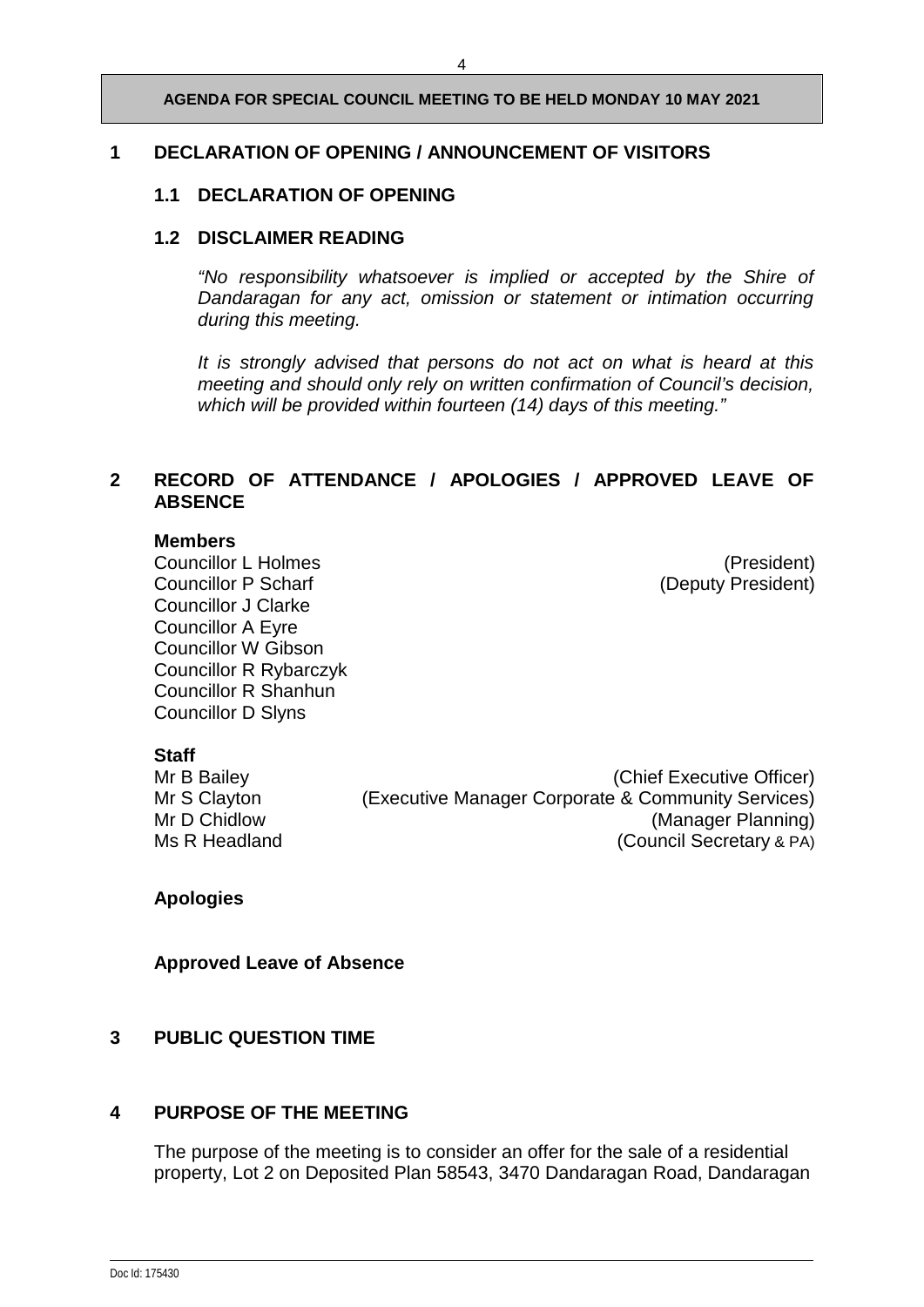#### **AGENDA FOR SPECIAL COUNCIL MEETING TO BE HELD MONDAY 10 MAY 2021**

#### **5 CONFIDENTIAL ITEMS FOR WHICH MEETING IS CLOSED TO THE PUBLIC**

Section 5.23 of the Local Government Act 1995 stipulates that all Council Meetings are generally open to the public. Section 5.23 goes on to identify specific situations in which the Council or committee may close to members of the public the meeting, or part of the meeting.

In situations where it is deemed that a meeting or part of a meeting must be closed to the public, Section 5.23 (3) states "A decision to close a meeting or part of a meeting and the reason for the decision are to be recorded in the minutes of the meeting."

*For a decision to be recorded in the minute a formal motion must be passed by Simple majority clearly stating the reason for the closure in accordance with Section 5.23 of the Local Government Act 1995.*

Local Government Act 1995

*5.23.Meetings generally open to public*

- (1) Subject to subsection (2), the following are to be open to members of the public —
	- (a) all council meetings; and
	- (b) all meetings of any committee to which a local government power or duty has been delegated.
- (2) If a meeting is being held by a council or by a committee referred to in subsection (1)(b), the council or committee may close to members of the public the meeting, or part of the meeting, if the meeting or the part of the meeting deals with any of the following —
	- (a) a matter affecting an employee or employees;
	- (b) the personal affairs of any person;
	- (c) a contract entered into, or which may be entered into, by the local government and which relates to a matter to be discussed at the meeting;
	- (d) legal advice obtained, or which may be obtained, by the local government and which relates to a matter to be discussed at the meeting;
	- (e) a matter that if disclosed, would reveal
		- (i) a trade secret;
		- (ii) information that has a commercial value to a person; or
		- (iii) information about the business, professional, commercial or financial affairs of a person, where the trade secret or information is held by, or is about, a person other than the local government;
	- (f) a matter that if disclosed, could be reasonably expected to  $-$ 
		- (i) impair the effectiveness of any lawful method or procedure for preventing, detecting, investigating or dealing with any contravention or possible contravention of the law;
		- (ii) endanger the security of the local government's property; or
		- (iii) prejudice the maintenance or enforcement of a lawful measure for protecting public safety;
	- (g) information which is the subject of a direction given under section 23(1a) of the *Parliamentary Commissioner Act 1971*; and
	- (h) such other matters as may be prescribed.